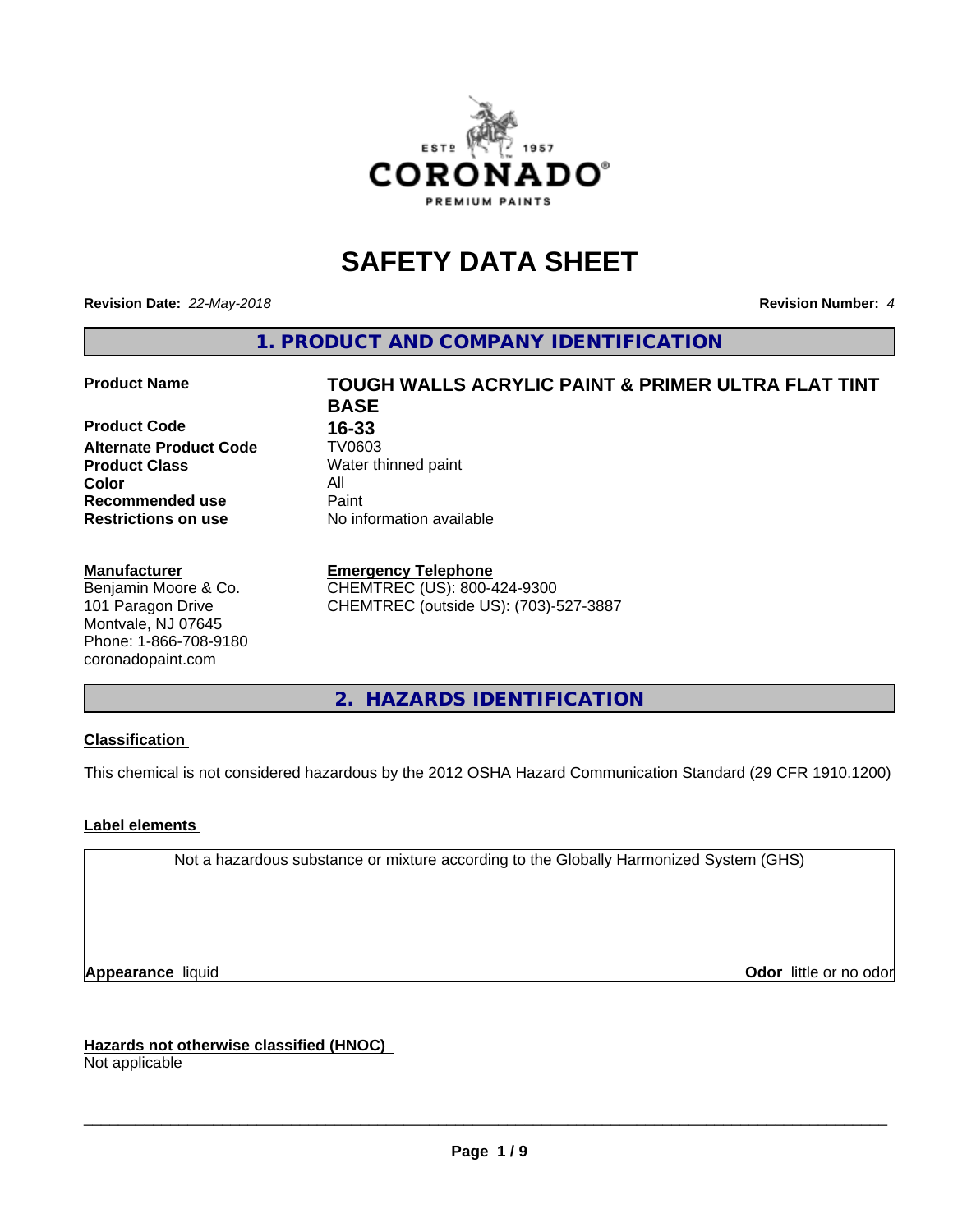#### **Other information**

No information available

### **3. COMPOSITION INFORMATION ON COMPONENTS**

\_\_\_\_\_\_\_\_\_\_\_\_\_\_\_\_\_\_\_\_\_\_\_\_\_\_\_\_\_\_\_\_\_\_\_\_\_\_\_\_\_\_\_\_\_\_\_\_\_\_\_\_\_\_\_\_\_\_\_\_\_\_\_\_\_\_\_\_\_\_\_\_\_\_\_\_\_\_\_\_\_\_\_\_\_\_\_\_\_\_\_\_\_

| <b>Chemical name</b> | <b>CAS No.</b> | Weight-% |
|----------------------|----------------|----------|
| Titanium dioxide     | 13463-67-7     | שו       |
| ∟imestone            | 1317-65-3      | ◡        |
| Kaolin               | 1332-58-7      | ັບ       |
| Kaolin, calcined     | 66402-68-4     |          |

|                                                  | 4. FIRST AID MEASURES                                                                                    |
|--------------------------------------------------|----------------------------------------------------------------------------------------------------------|
| <b>General Advice</b>                            | No hazards which require special first aid measures.                                                     |
| <b>Eye Contact</b>                               | Rinse thoroughly with plenty of water for at least 15 minutes and consult a<br>physician.                |
| <b>Skin Contact</b>                              | Wash off immediately with soap and plenty of water while removing all<br>contaminated clothes and shoes. |
| <b>Inhalation</b>                                | Move to fresh air. If symptoms persist, call a physician.                                                |
| Ingestion                                        | Clean mouth with water and afterwards drink plenty of water. Consult a physician<br>if necessary.        |
| <b>Most Important</b><br><b>Symptoms/Effects</b> | None known.                                                                                              |
| <b>Notes To Physician</b>                        | Treat symptomatically.                                                                                   |

**5. FIRE-FIGHTING MEASURES**

| <b>Suitable Extinguishing Media</b>                                    | Use extinguishing measures that are appropriate to local<br>circumstances and the surrounding environment.                                   |
|------------------------------------------------------------------------|----------------------------------------------------------------------------------------------------------------------------------------------|
| <b>Protective Equipment And Precautions For</b><br><b>Firefighters</b> | As in any fire, wear self-contained breathing apparatus<br>pressure-demand, MSHA/NIOSH (approved or equivalent)<br>and full protective gear. |
| <b>Specific Hazards Arising From The Chemical</b>                      | Closed containers may rupture if exposed to fire or<br>extreme heat.                                                                         |
| <b>Sensitivity To Mechanical Impact</b>                                | No.                                                                                                                                          |
| <b>Sensitivity To Static Discharge</b>                                 | No.                                                                                                                                          |
| <b>Flash Point Data</b><br>Flash Point (°F)<br>Flash Point (°C)        | Not applicable<br>Not applicable                                                                                                             |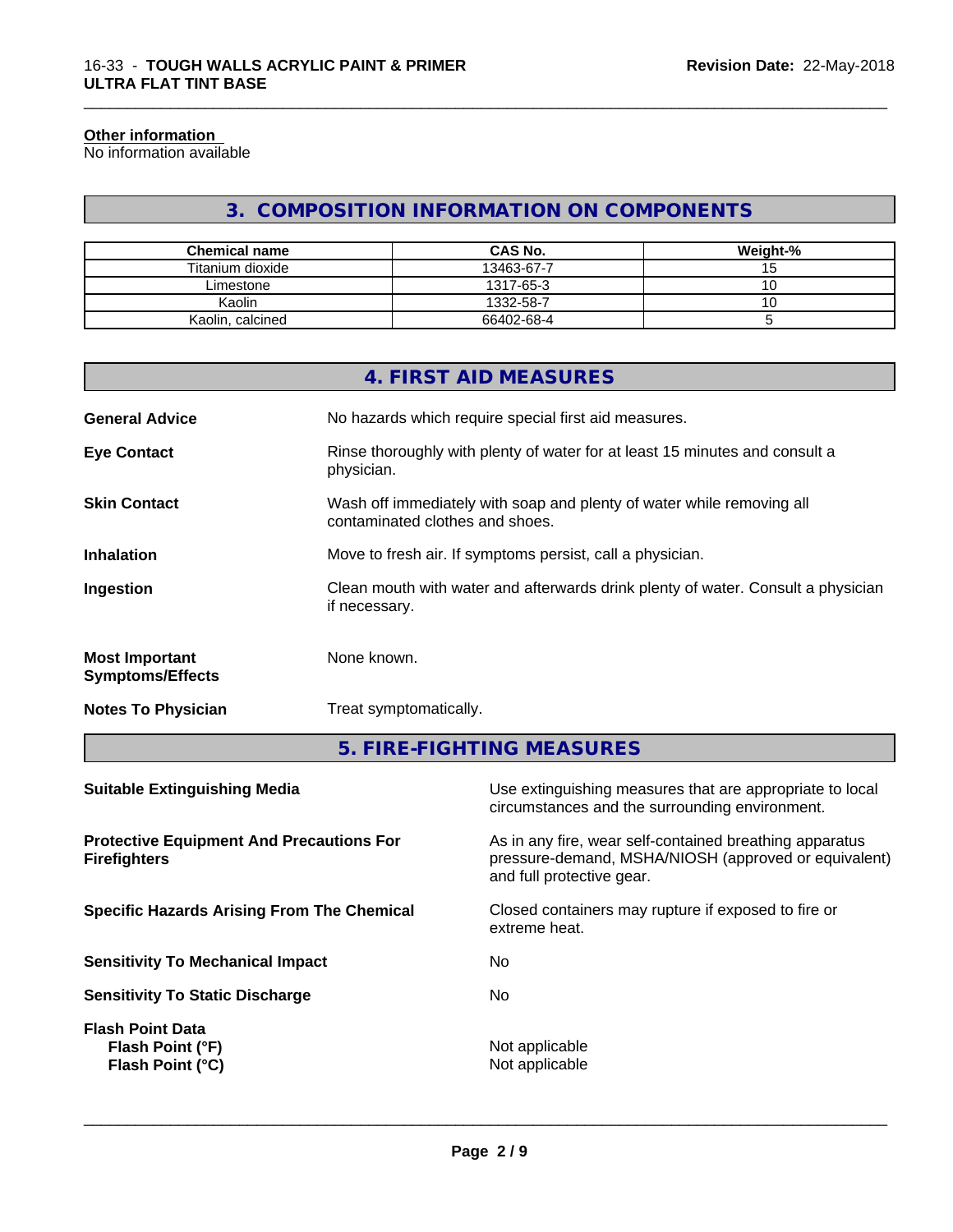|             | Lower flammability limit:<br><b>Upper flammability limit:</b> |                 | Not applicable<br>Not applicable |                                |
|-------------|---------------------------------------------------------------|-----------------|----------------------------------|--------------------------------|
|             |                                                               |                 |                                  |                                |
| <b>NFPA</b> | Health: 1                                                     | Flammability: 0 | <b>Instability: 0</b>            | <b>Special: Not Applicable</b> |

- 0 Not Hazardous
- 1 Slightly
- 2 Moderate
- 3 High
- 4 Severe

*The ratings assigned are only suggested ratings, the contractor/employer has ultimate responsibilities for NFPA ratings where this system is used.*

*Additional information regarding the NFPA rating system is available from the National Fire Protection Agency (NFPA) at www.nfpa.org.*

#### **6. ACCIDENTAL RELEASE MEASURES**

| <b>Personal Precautions</b>      | Avoid contact with skin, eyes and clothing. Ensure adequate ventilation.                                                                                                         |
|----------------------------------|----------------------------------------------------------------------------------------------------------------------------------------------------------------------------------|
| <b>Other Information</b>         | Prevent further leakage or spillage if safe to do so.                                                                                                                            |
| <b>Environmental precautions</b> | See Section 12 for additional Ecological Information.                                                                                                                            |
| <b>Methods For Clean-Up</b>      | Soak up with inert absorbent material. Sweep up and shovel into suitable<br>containers for disposal.                                                                             |
|                                  | 7. HANDLING AND STORAGE                                                                                                                                                          |
| Handling                         | Avoid contact with skin, eyes and clothing. Avoid breathing vapors, spray mists or<br>sanding dust. In case of insufficient ventilation, wear suitable respiratory<br>equipment. |
| <b>Storage</b>                   | Keep container tightly closed. Keep out of the reach of children.                                                                                                                |
| <b>Incompatible Materials</b>    | No information available                                                                                                                                                         |
|                                  |                                                                                                                                                                                  |

**8. EXPOSURE CONTROLS/PERSONAL PROTECTION**

#### **Exposure Limits**

| <b>Chemical name</b> | <b>ACGIH TLV</b>                                                                                              | <b>OSHA PEL</b>                                        |
|----------------------|---------------------------------------------------------------------------------------------------------------|--------------------------------------------------------|
| Titanium dioxide     | 10 mg/m $3$ - TWA                                                                                             | 15 mg/m <sup>3</sup> - TWA                             |
| Limestone            | N/E                                                                                                           | 15 mg/m <sup>3</sup> - TWA<br>$5 \text{ mg/m}^3$ - TWA |
| Kaolin               | $2 \text{ mg/m}^3$ - TWA                                                                                      | 15 mg/m <sup>3</sup> - TWA<br>$5 \text{ mg/m}^3$ - TWA |
| Kaolin, calcined     | 5 mg/m <sup>3</sup> - TWA 0.02 mg/m <sup>3</sup> - TWA<br>$0.1$ mg/m <sup>3</sup> - TWA<br>10 mg/m $3 -$ STEL | $5 \text{ mg/m}^3$ - TWA                               |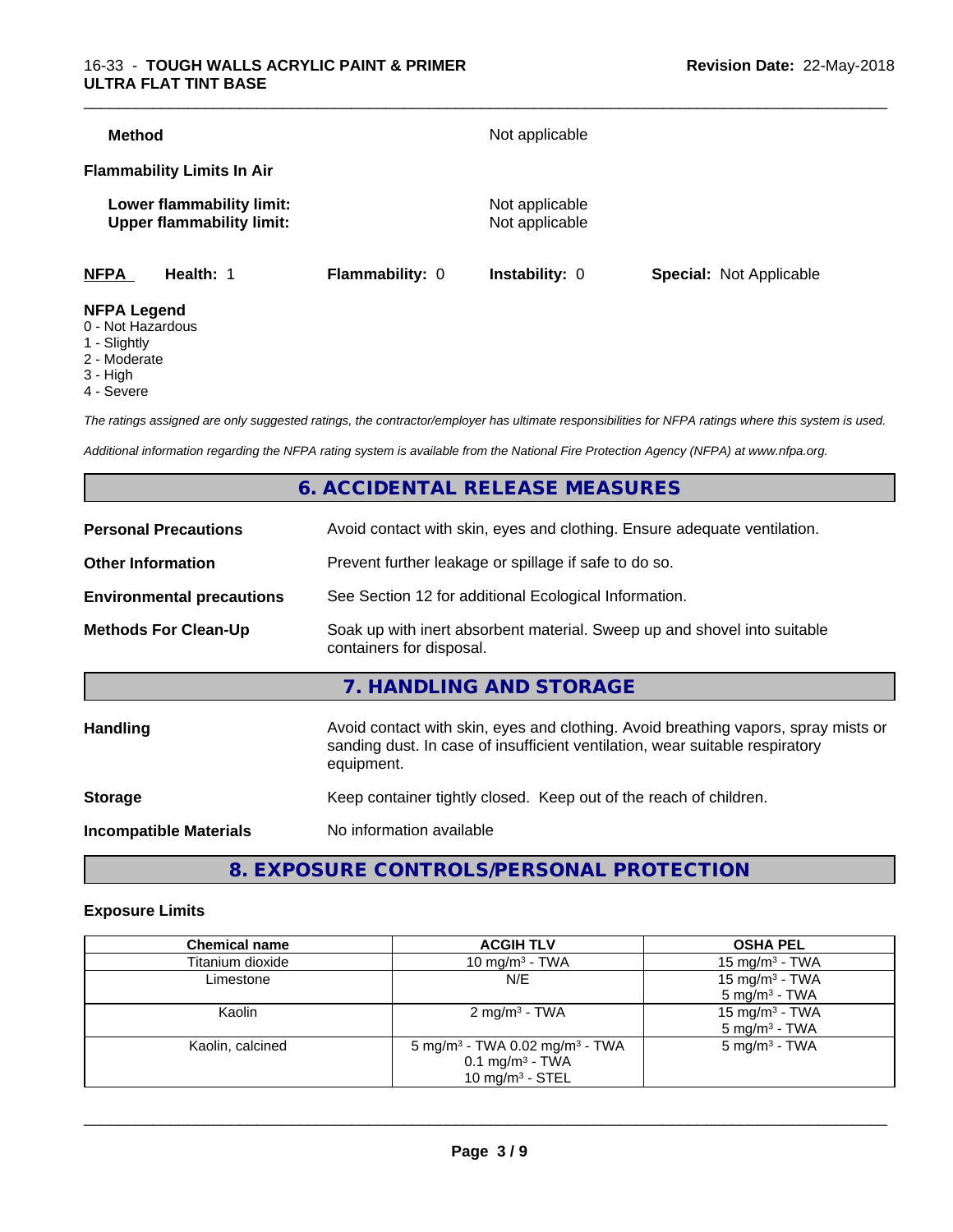#### **Legend**

ACGIH - American Conference of Governmental Industrial Hygienists Exposure Limits OSHA - Occupational Safety & Health Administration Exposure Limits N/E - Not Established

| <b>Engineering Measures</b>          | Ensure adequate ventilation, especially in confined areas.                                                                          |
|--------------------------------------|-------------------------------------------------------------------------------------------------------------------------------------|
| <b>Personal Protective Equipment</b> |                                                                                                                                     |
| <b>Eye/Face Protection</b>           | Safety glasses with side-shields.                                                                                                   |
| <b>Skin Protection</b>               | Protective gloves and impervious clothing.                                                                                          |
| <b>Respiratory Protection</b>        | In case of insufficient ventilation wear suitable respiratory equipment.                                                            |
| <b>Hygiene Measures</b>              | Avoid contact with skin, eyes and clothing. Remove and wash contaminated<br>clothing before re-use. Wash thoroughly after handling. |

#### **9. PHYSICAL AND CHEMICAL PROPERTIES**

**Appearance** liquid<br> **Appearance** liquid<br> **Odor Odor Threshold No information available No information available Density (Ibs/gal)** 11.15 - 11.25<br> **Specific Gravity** 1.33 - 1.35 **Specific Gravity**<br>pH **Viscosity (cps)** No information available **Solubility(ies)** No information available **Water solubility** No information available **Evaporation Rate No information available No information available Vapor pressure @20 °C (kPa)** No information available **Vapor density**<br> **We Solids**<br>
We Solid Wit, % Solids
and Minimal Contract Minimal Contract Minimal As - 55 Wt. % Solids **Vol. % Solids** 30 - 40 **Wt. % Volatiles** 45 - 55<br> **Vol. % Volatiles** 60 - 70 **Vol. % Volatiles VOC Regulatory Limit (g/L)** <50 **Boiling Point (°F)** 212 **Boiling Point (°C)** 100 **Freezing Point (°F)** 32 **Freezing Point (°C)** 0 **Flash Point (°F)** Not applicable **Flash Point (°C)** Not applicable **Method**<br> **Flammability (solid, gas)**<br> **Commability (solid, gas)**<br> **Not** applicable **Flammability** (solid, gas) **Upper flammability limit:**<br> **Lower flammability limit:** Not applicable Not applicable **Lower flammability limit:**<br> **Autoignition Temperature (°F)** Not applicable available and the Mustafable and Mustafable and Mustafable and Mu **Autoignition Temperature (°F) Autoignition Temperature (°C)** No information available **Decomposition Temperature (°F)** No information available **Decomposition Temperature (°C)** No information available **Partition coefficient** and the settlement of the settlement of the No information available

**Odor** little or no odor **No information available** 

\_\_\_\_\_\_\_\_\_\_\_\_\_\_\_\_\_\_\_\_\_\_\_\_\_\_\_\_\_\_\_\_\_\_\_\_\_\_\_\_\_\_\_\_\_\_\_\_\_\_\_\_\_\_\_\_\_\_\_\_\_\_\_\_\_\_\_\_\_\_\_\_\_\_\_\_\_\_\_\_\_\_\_\_\_\_\_\_\_\_\_\_\_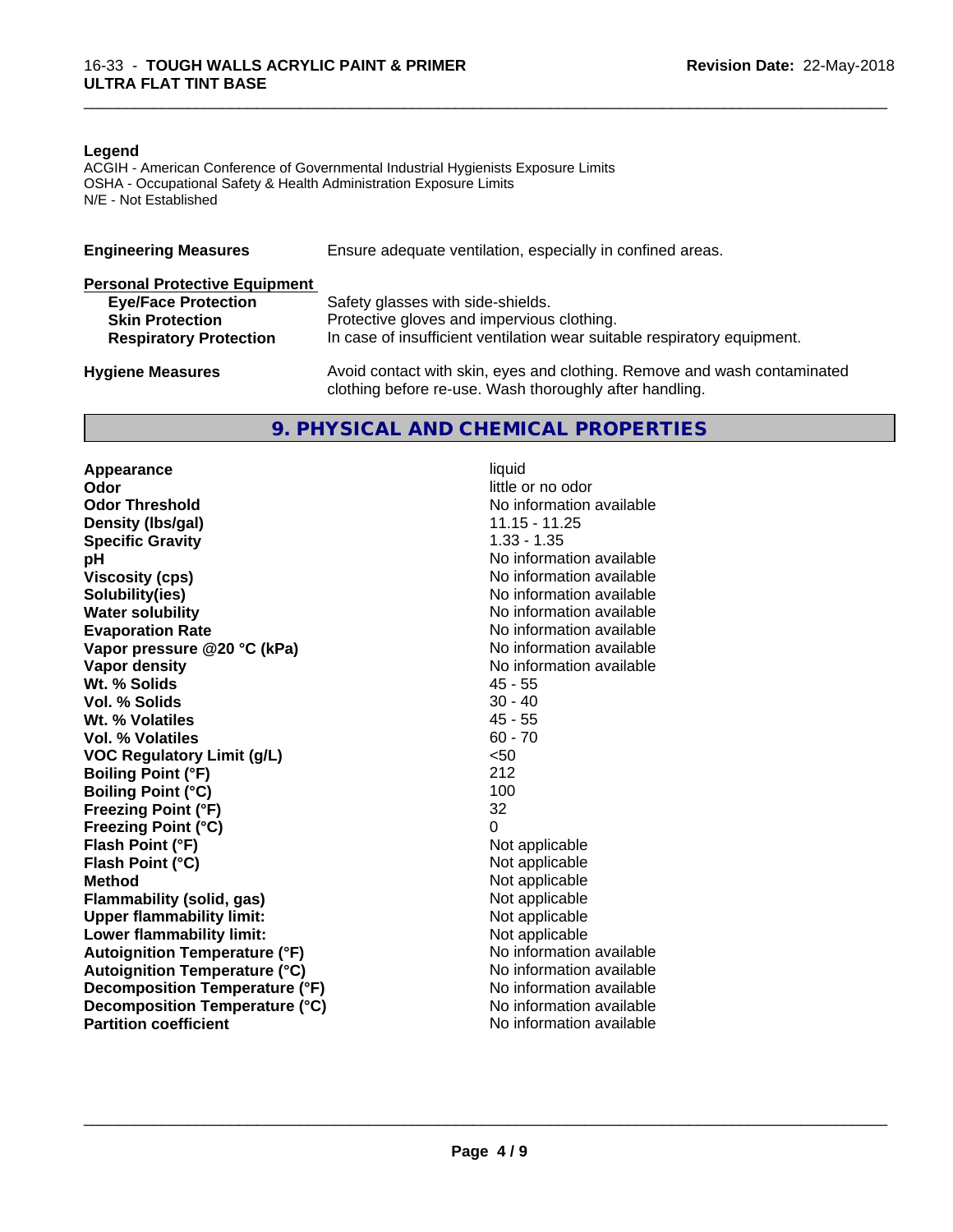### **10. STABILITY AND REACTIVITY**

\_\_\_\_\_\_\_\_\_\_\_\_\_\_\_\_\_\_\_\_\_\_\_\_\_\_\_\_\_\_\_\_\_\_\_\_\_\_\_\_\_\_\_\_\_\_\_\_\_\_\_\_\_\_\_\_\_\_\_\_\_\_\_\_\_\_\_\_\_\_\_\_\_\_\_\_\_\_\_\_\_\_\_\_\_\_\_\_\_\_\_\_\_

| <b>Reactivity</b>                       | Not Applicable                           |
|-----------------------------------------|------------------------------------------|
| <b>Chemical Stability</b>               | Stable under normal conditions.          |
| <b>Conditions to avoid</b>              | Prevent from freezing.                   |
| <b>Incompatible Materials</b>           | No materials to be especially mentioned. |
| <b>Hazardous Decomposition Products</b> | None under normal use.                   |
| Possibility of hazardous reactions      | None under normal conditions of use.     |

### **11. TOXICOLOGICAL INFORMATION**

| <b>Product Information</b>               |                                                                                                                 |
|------------------------------------------|-----------------------------------------------------------------------------------------------------------------|
| Information on likely routes of exposure |                                                                                                                 |
| <b>Principal Routes of Exposure</b>      | Eye contact, skin contact and inhalation.                                                                       |
| <b>Acute Toxicity</b>                    |                                                                                                                 |
| <b>Product Information</b>               | No information available                                                                                        |
|                                          | Symptoms related to the physical, chemical and toxicological characteristics                                    |
| <b>Symptoms</b>                          | No information available                                                                                        |
|                                          | Delayed and immediate effects as well as chronic effects from short and long-term exposure                      |
| Eye contact                              | May cause slight irritation.                                                                                    |
| <b>Skin contact</b>                      | Substance may cause slight skin irritation. Prolonged or repeated contact may dry<br>skin and cause irritation. |
| <b>Inhalation</b>                        | May cause irritation of respiratory tract.                                                                      |
| Ingestion                                | Ingestion may cause gastrointestinal irritation, nausea, vomiting and diarrhea.                                 |
| <b>Sensitization</b>                     | No information available                                                                                        |
| <b>Neurological Effects</b>              | No information available.                                                                                       |
| <b>Mutagenic Effects</b>                 | No information available.                                                                                       |
| <b>Reproductive Effects</b>              | No information available.                                                                                       |
| <b>Developmental Effects</b>             | No information available.                                                                                       |
| <b>Target organ effects</b>              | No information available.                                                                                       |
| <b>STOT - single exposure</b>            | No information available.                                                                                       |
| <b>STOT - repeated exposure</b>          | No information available.                                                                                       |
| Other adverse effects                    | No information available.                                                                                       |
| <b>Aspiration Hazard</b>                 | No information available                                                                                        |
| <b>Numerical measures of toxicity</b>    |                                                                                                                 |

**The following values are calculated based on chapter 3.1 of the GHS document**

| ATEmix (oral)          | 86921 mg/kg |
|------------------------|-------------|
| <b>ATEmix (dermal)</b> | 177884      |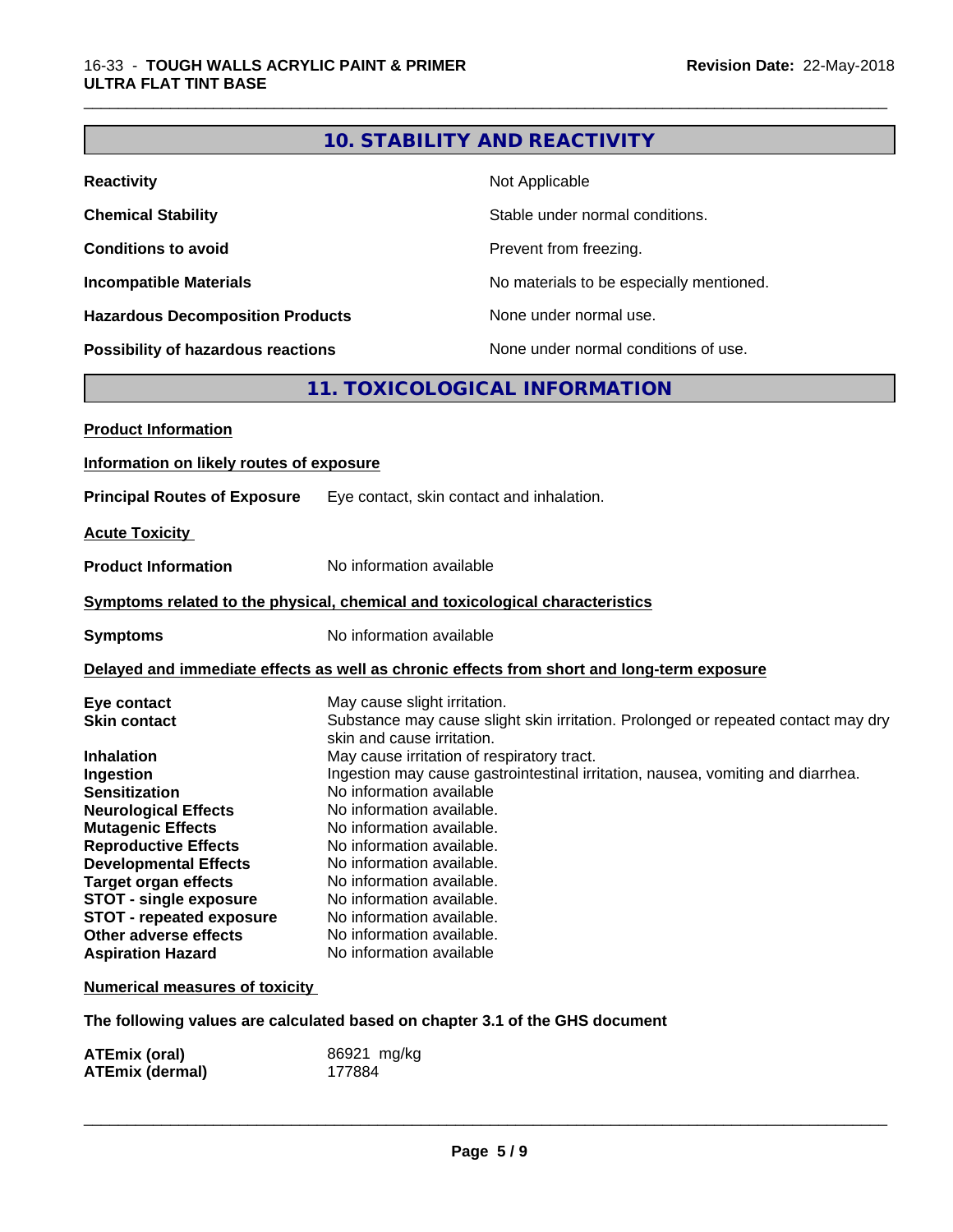#### **Component Information**

Titanium dioxide LD50 Oral: > 10000 mg/kg (Rat) Kaolin LD50 Oral: > 5000 mg/kg (Rat)

#### **Carcinogenicity**

*The information below indicateswhether each agency has listed any ingredient as a carcinogen:.*

| <b>Chemical</b><br>name | <b>IARC</b>                  | <b>NTP</b> | <b>OSHA</b> |
|-------------------------|------------------------------|------------|-------------|
|                         | .<br>2B<br>Possible<br>Human |            | ∟isted      |
| n dioxide<br>l itanıum  | Carcinoɑen                   |            |             |

\_\_\_\_\_\_\_\_\_\_\_\_\_\_\_\_\_\_\_\_\_\_\_\_\_\_\_\_\_\_\_\_\_\_\_\_\_\_\_\_\_\_\_\_\_\_\_\_\_\_\_\_\_\_\_\_\_\_\_\_\_\_\_\_\_\_\_\_\_\_\_\_\_\_\_\_\_\_\_\_\_\_\_\_\_\_\_\_\_\_\_\_\_

• Although IARC has classified titanium dioxide as possibly carcinogenic to humans (2B), their summary concludes: "No significant exposure to titanium dioxide is thought to occur during the use of products in which titanium dioxide is bound to other materials, such as paint."

#### **Legend**

IARC - International Agency for Research on Cancer NTP - National Toxicity Program OSHA - Occupational Safety & Health Administration

**12. ECOLOGICAL INFORMATION**

#### **Ecotoxicity Effects**

The environmental impact of this product has not been fully investigated.

#### **Product Information**

#### **Acute Toxicity to Fish**

No information available

#### **Acute Toxicity to Aquatic Invertebrates**

No information available

#### **Acute Toxicity to Aquatic Plants**

No information available

#### **Persistence / Degradability**

No information available.

#### **Bioaccumulation**

There is no data for this product.

#### **Mobility in Environmental Media**

No information available.

#### **Ozone**

No information available

#### **Component Information**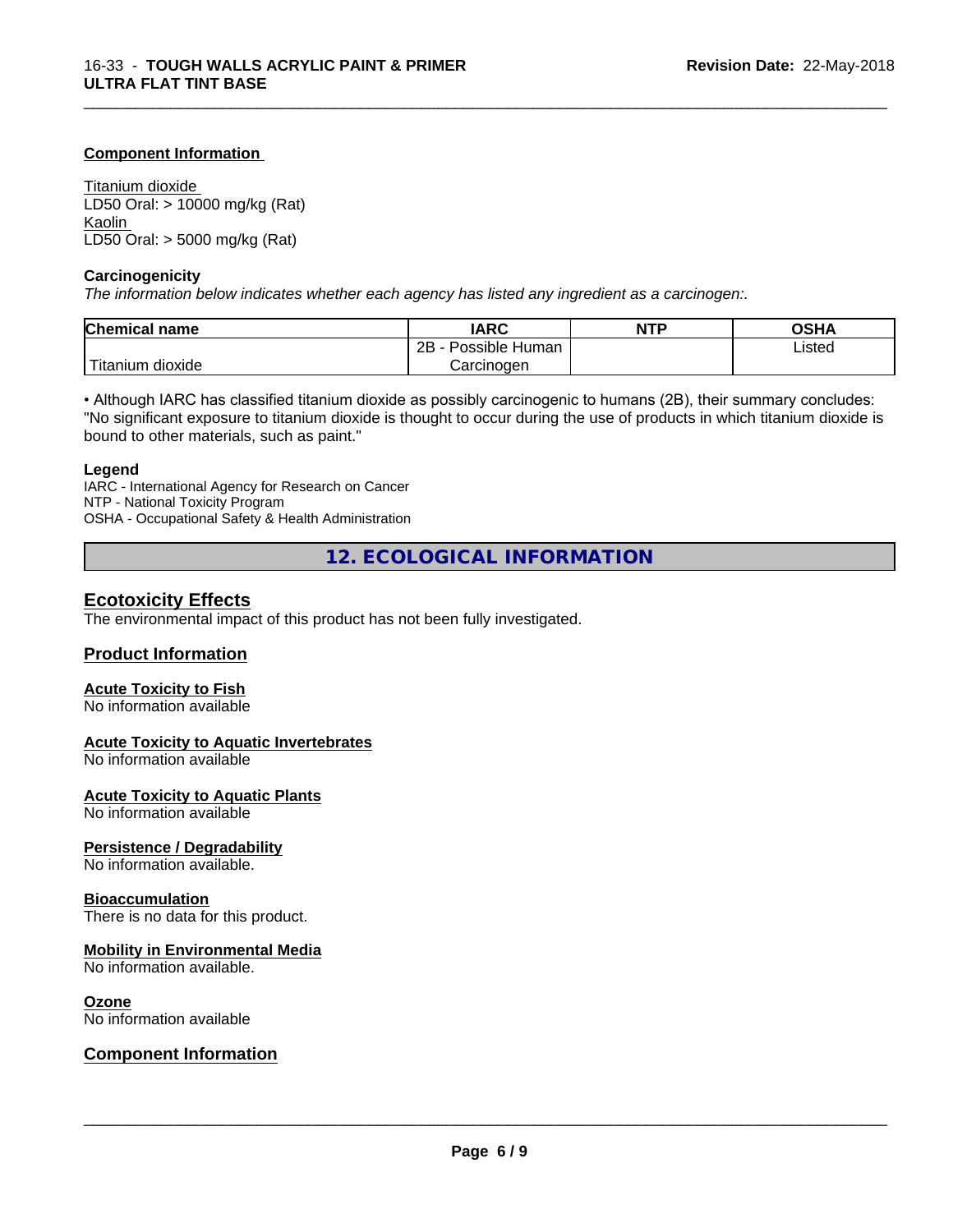#### **Acute Toxicity to Fish**

Titanium dioxide  $LC50:$  > 1000 mg/L (Fathead Minnow - 96 hr.)

#### **Acute Toxicity to Aquatic Invertebrates**

No information available

#### **Acute Toxicity to Aquatic Plants**

No information available

|                              | 13. DISPOSAL CONSIDERATIONS                                                                                                                                                                                               |
|------------------------------|---------------------------------------------------------------------------------------------------------------------------------------------------------------------------------------------------------------------------|
| <b>Waste Disposal Method</b> | Dispose of in accordance with federal, state, and local regulations. Local<br>requirements may vary, consult your sanitation department or state-designated<br>environmental protection agency for more disposal options. |
|                              | 14. TRANSPORT INFORMATION                                                                                                                                                                                                 |
| <b>DOT</b>                   | Not regulated                                                                                                                                                                                                             |
| <b>ICAO/IATA</b>             | Not regulated                                                                                                                                                                                                             |
| <b>IMDG/IMO</b>              | Not regulated                                                                                                                                                                                                             |
|                              | 15. REGULATORY INFORMATION                                                                                                                                                                                                |

\_\_\_\_\_\_\_\_\_\_\_\_\_\_\_\_\_\_\_\_\_\_\_\_\_\_\_\_\_\_\_\_\_\_\_\_\_\_\_\_\_\_\_\_\_\_\_\_\_\_\_\_\_\_\_\_\_\_\_\_\_\_\_\_\_\_\_\_\_\_\_\_\_\_\_\_\_\_\_\_\_\_\_\_\_\_\_\_\_\_\_\_\_

#### **International Inventories**

| <b>TSCA: United States</b> | Yes - All components are listed or exempt. |
|----------------------------|--------------------------------------------|
| <b>DSL: Canada</b>         | Yes - All components are listed or exempt. |

#### **Federal Regulations**

| SARA 311/312 hazardous categorization |    |  |
|---------------------------------------|----|--|
| Acute health hazard                   | Nο |  |
| Chronic Health Hazard                 | No |  |
| Fire hazard                           | No |  |
| Sudden release of pressure hazard     | Nο |  |
| Reactive Hazard                       | No |  |

#### **SARA 313**

Section 313 of Title III of the Superfund Amendments and Reauthorization Act of 1986 (SARA). This product contains a chemical or chemicals which are subject to the reporting requirements of the Act and Title 40 of the Code of Federal Regulations, Part 372:

| <b>Chemical name</b> | CAS No. | Weight-% | <b>A/SARA 313</b><br>CERCL |
|----------------------|---------|----------|----------------------------|
|                      |         |          |                            |
|                      |         |          |                            |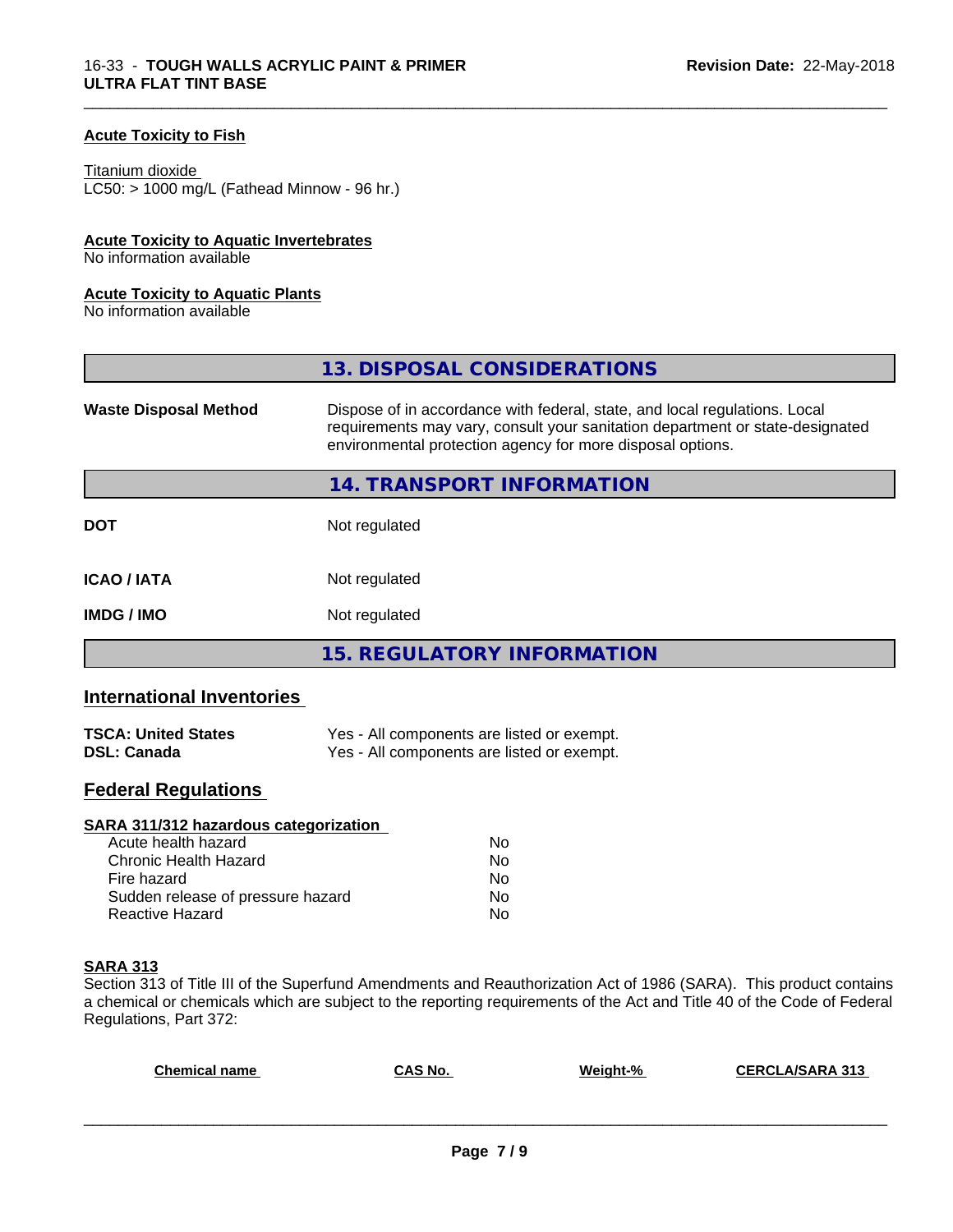|                  |            | (de minimis concentration) |
|------------------|------------|----------------------------|
| Kaolin, calcined | 66402-68-4 |                            |

#### **Clean Air Act,Section 112 Hazardous Air Pollutants (HAPs) (see 40 CFR 61)**

This product contains the following HAPs:

*None*

#### **US State Regulations**

#### **California Proposition 65**

**AN** WARNING: Cancer and Reproductive Harm– www.P65warnings.ca.gov

#### **State Right-to-Know**

| <b>Chemical name</b> | <b>Massachusetts</b> | <b>New Jersey</b> | Pennsylvania |
|----------------------|----------------------|-------------------|--------------|
| Titanium dioxide     |                      |                   |              |
| Limestone            |                      |                   |              |
| Kaolin               |                      |                   |              |
| Kaolin, calcined     |                      |                   |              |

#### **Legend**

X - Listed

#### **16. OTHER INFORMATION**

**HMIS** - **Health:** 1 **Flammability:** 0 **Reactivity:** 0 **PPE:** -

#### **HMIS Legend**

- 0 Minimal Hazard
- 1 Slight Hazard
- 2 Moderate Hazard
- 3 Serious Hazard
- 4 Severe Hazard
- \* Chronic Hazard
- X Consult your supervisor or S.O.P. for "Special" handling instructions.

*Note: The PPE rating has intentionally been left blank. Choose appropriate PPE that will protect employees from the hazards the material will present under the actual normal conditions of use.*

*Caution: HMISÒ ratings are based on a 0-4 rating scale, with 0 representing minimal hazards or risks, and 4 representing significant hazards or risks. Although HMISÒ ratings are not required on MSDSs under 29 CFR 1910.1200, the preparer, has chosen to provide them. HMISÒ ratings are to be used only in conjunction with a fully implemented HMISÒ program by workers who have received appropriate HMISÒ training. HMISÒ is a registered trade and service mark of the NPCA. HMISÒ materials may be purchased exclusively from J. J. Keller (800) 327-6868.*

 **WARNING!** If you scrape, sand, or remove old paint, you may release lead dust. LEAD IS TOXIC. EXPOSURE TO LEAD DUST CAN CAUSE SERIOUS ILLNESS, SUCH AS BRAIN DAMAGE, ESPECIALLY IN CHILDREN. PREGNANT WOMEN SHOULD ALSO AVOID EXPOSURE. Wear a NIOSH approved respirator to control lead exposure. Clean up carefully with a HEPA vacuum and a wet mop. Before you start, find out how to protect yourself and your family by contacting the National Lead Information Hotline at 1-800-424-LEAD or log on to